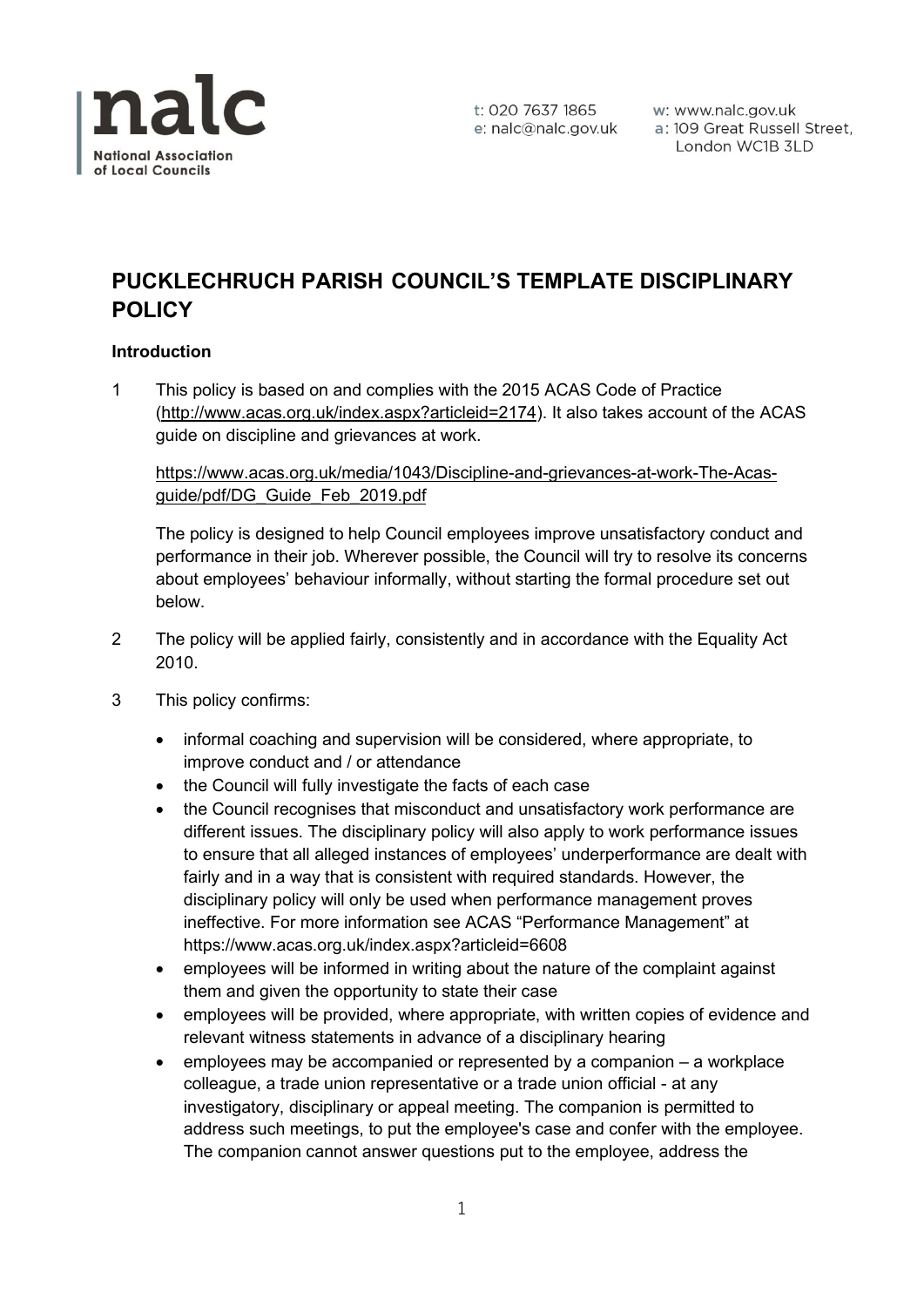

w: www.nalc.gov.uk w: www.nalc.gov.uk<br>a: 109 Great Russell Street,<br>longlen WG15 71 D London WC1B 3LD

meeting against the employee's wishes or prevent the employee from explaining his/her case

- the Council will give employees reasonable notice of any meetings in this procedure. Employee must make all reasonable efforts to attend. Failure to attend any meeting may result in it going ahead and a decision being taken. An employee who does not attend a meeting will be given the opportunity to be represented and to make written submissions
- if the employee's companion is not available for the proposed date of the meeting, the employee can request a postponement and can propose an alternative date that is within five working days of the original meeting date unless it is unreasonable not to propose a later date
- any changes to specified time limits in the Council's procedure must be agreed by the employee and the Council
- information about an employee's disciplinary matter will be restricted to those involved in the disciplinary process. A record of the reason for disciplinary action and the action taken by the Council is confidential to the employee. The employee's disciplinary records will be held by the Council in accordance with the General Data Protection Regulation (GDPR)
- audio or video recordings of the proceedings at any stage of the disciplinary procedure are prohibited, unless agreed by all affected parties as a reasonable adjustment that takes account of an employee's medical condition
- employees have the right to appeal against any disciplinary decision. The appeal decision is final
- if an employee who is already subject to the Council's disciplinary procedure raises a grievance, the grievance will normally be heard after the completion of the disciplinary procedure
- disciplinary action taken by the Council can include a written warning, final written warning or dismissal
- this procedure may be implemented at any stage if the employee's alleged misconduct warrants this
- except for gross misconduct when an employee may be dismissed without notice, the Council will not dismiss an employee on the first occasion that it decides there has been misconduct
- if an employee is suspended following allegations of misconduct, it will be on full pay and only for such time as is necessary. Suspension is not a disciplinary sanction. The Council will write to the employee to confirm any period of suspension and the reasons for it,
- the Council may consider mediation at any stage of the disciplinary procedure where appropriate (for example where there have been communication breakdowns or allegations of bullying or harassment). Mediation is a dispute resolution process that requires the consent of affected parties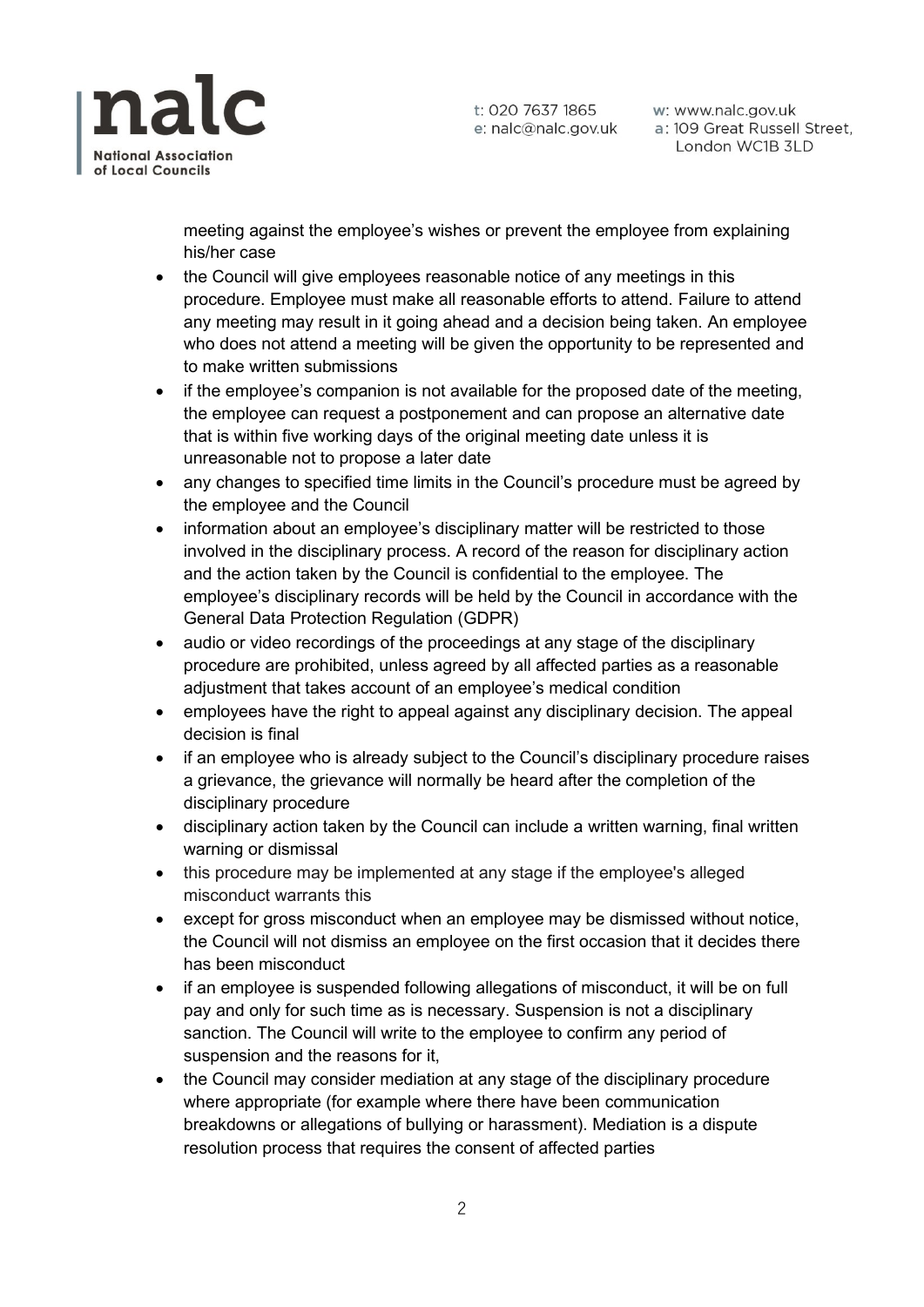

w: www.nalc.gov.uk London WC1B 3LD

## **Examples of misconduct**

- 4 Misconduct is employee behaviour that can lead to the employer taking disciplinary action. The following list contains some examples of misconduct: The list is not exhaustive.
	- unauthorised absence
	- poor timekeeping
	- misuse of the Council's resources and facilities including telephone, email and internet
	- inappropriate behaviour
	- refusal to follow reasonable instructions
	- breach of health and safety rules.

#### **Examples of gross misconduct**

- 5 Gross misconduct is misconduct that is so serious that it is likely to lead to dismissal without notice. The following list contains some examples of gross misconduct: The list is not exhaustive
	- bullying, discrimination and harassment
	- incapacity at work because of alcohol or drugs
	- violent behaviour
	- fraud or theft
	- gross negligence
	- gross insubordination
	- serious breaches of council policies and procedures e.g. the Health and Safety Policy, Equality and Diversity Policy, Data Protection Policy and any policies regarding the use of information technology
	- serious and deliberate damage to property
	- use of the internet or email to access pornographic, obscene or offensive material
	- disclosure of confidential information.

#### **Suspension**

- 6 If allegations of gross misconduct or serious misconduct are made, the council may suspend the employee while further investigations are carried out. Suspension will be on full pay. Suspension does not imply any determination of guilt or innocence, as it is merely a measure to enable further investigation.
- 7 While on suspension, the employee is required to be available during normal hours of work in the event that the council needs to make contact. The employee must not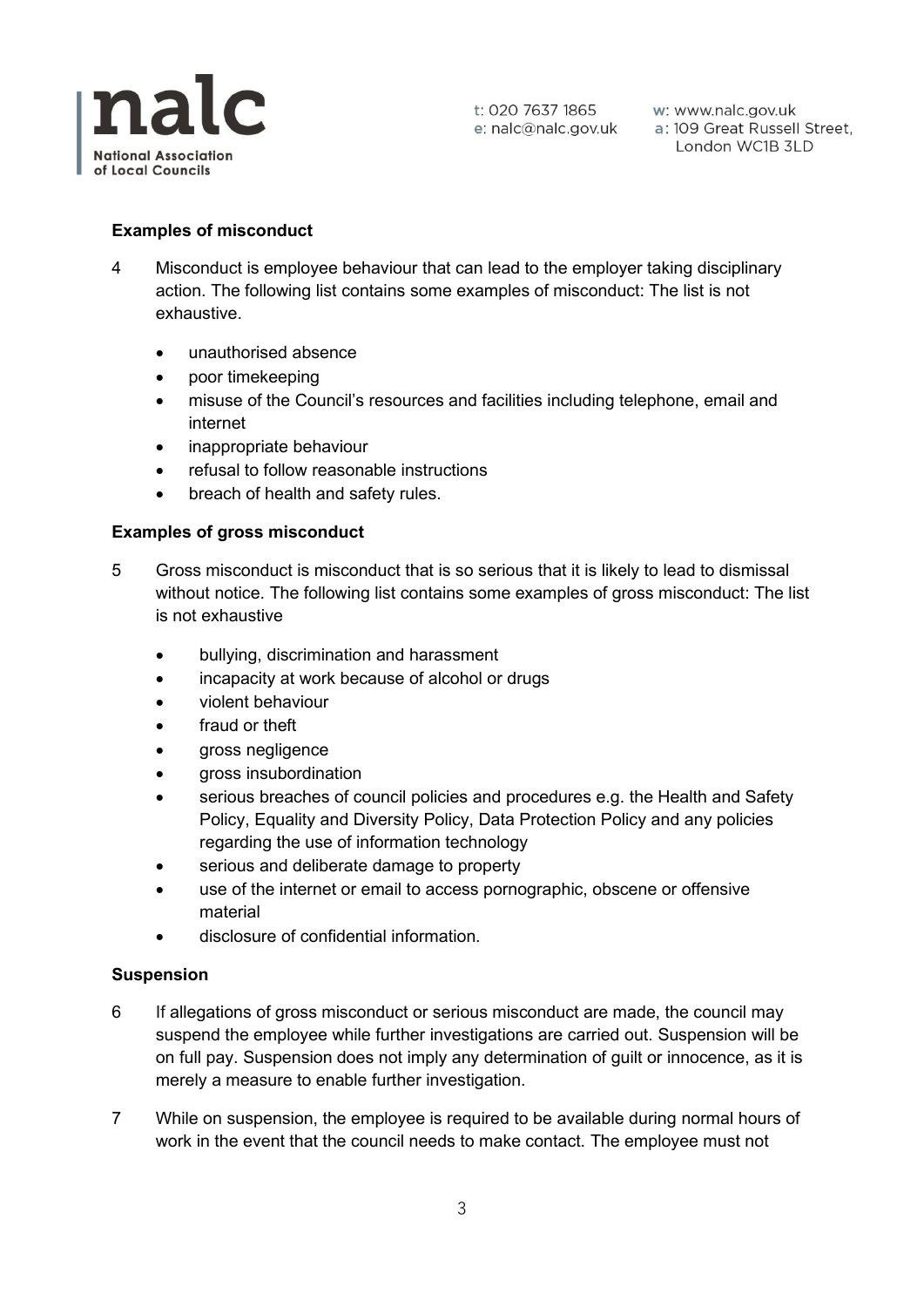

w: www.nalc.gov.uk London WC1B 3LD

contact or attempt to contact or influence anyone connected with the investigation in any way or to discuss this matter with any other employee or councillor.

8 The employee must not attend work. The council will make arrangements for the employee to access any information or documents required to respond to any allegations.

## **Examples of unsatisfactory work performance**

- 9 The following list contains some examples of unsatisfactory work performance: The list is not exhaustive.
	- inadequate application of management instructions/office procedures
	- inadequate IT skills
	- unsatisfactory management of staff
	- unsatisfactory communication skills.

#### **The Procedure**

10 Preliminary enquiries*.* The council may make preliminary enquiries to establish the basic facts of what has happened in order to understand whether there may be a case to answer under the disciplinary procedure.

If the employee's manager believes there may be a disciplinary case to answer, the council may initiate a more detailed investigation undertaken to establish the facts of a situation or to establish the perspective of others who may have witnessed misconduct.

11 Informal Procedures. Where minor concerns about conduct become apparent, it is the manager's responsibility to raise this with the employee and clarify the improvements required. A file note will be made and kept by the manager. The informal discussions are not part of the formal disciplinary procedure. If the conduct fails to improve, or if further matters of conduct become apparent, the manager may decide to formalise the discussions and invite the employee to a first stage disciplinary hearing.

#### **Disciplinary investigation**

- 12 A formal disciplinary investigation may sometimes be required to establish the facts and whether there is a disciplinary case to answer.
- 13 If a formal disciplinary investigation is required, the Council's staffing committee will appoint an Investigator who will be responsible for undertaking a fact-finding exercise to collect all relevant information. The Investigator will be independent and will normally be a councillor. If the staffing committee considers that there are no councillors who are independent (for example, because they all have direct involvement in the allegations about the employee), it will appoint someone from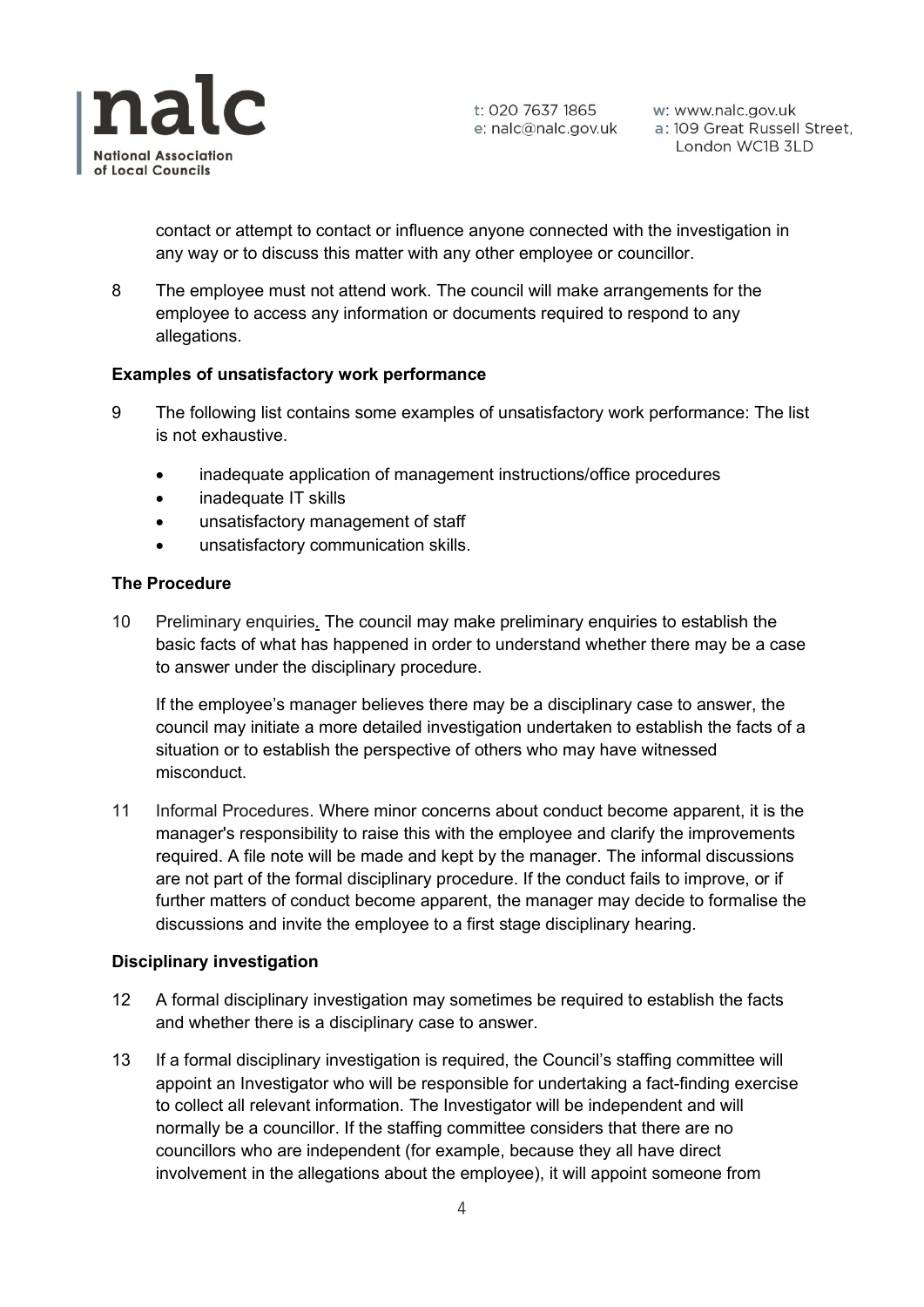

t: 020 7637 1865 w: www.nalc.gov.uk<br>e: nalc@nalc.gov.uk a: 109 Great Russell Street, London WC1B 3LD

outside the Council. The Investigator will be appointed as soon as possible after the allegations have been made. The staffing committee will inform the Investigator of the terms of reference of the investigation. The terms of reference should specify:

- the allegations or events that the investigation is required to examine
- whether a recommendation is required
- how the findings should be presented. For example, an investigator will often be required to present the findings in the form of a written report
- who the findings should be reported to and who to contact for further direction if unexpected issues arise or advice is needed.
- 14 The Investigator will be asked to submit their findings within 20 working days of appointment where possible. In cases of alleged unsatisfactory performance or of allegations of minor misconduct, the appointment of an investigator may not be necessary and the Council may decide to commence disciplinary proceedings at the next stage - the disciplinary meeting (see paragraph 22).
- 15 The staffing committee will notify the employee in writing of the alleged misconduct and details of the person undertaking the investigation. The employee may be asked to meet an investigator as part of the disciplinary investigation. The employee will be given sufficient notice of the meeting with the Investigator so that he/she has reasonable time to prepare for it. The letter will explain the investigatory process and that the meeting is part of that process. The employee will be provided with a copy of the Council's disciplinary procedure. The Council will also inform the employee that when he/she meets with the Investigator, he/she will have the opportunity to comment on the allegations of misconduct.
- 16 Employees may be accompanied or represented by a workplace colleague, a trade union representative or a trade union official at any investigatory meeting.
- 17 If there are other persons (e.g. employees, councillors, members of the public or the Council's contractors) who can provide relevant information, the Investigator should try to obtain it from them in advance of the meeting with the employee.
- 18 The Investigator has no authority to take disciplinary action. His/her role is to establish the facts of the case as quickly as possible and prepare a report that recommends to the staffing committee whether or not disciplinary action should be considered under the policy.
- 19 The Investigator's report will contain his/her recommendations and the findings on which they were based. He/she will recommend either:
	- the employee has no case to answer and there should no further action under the Council's disciplinary procedure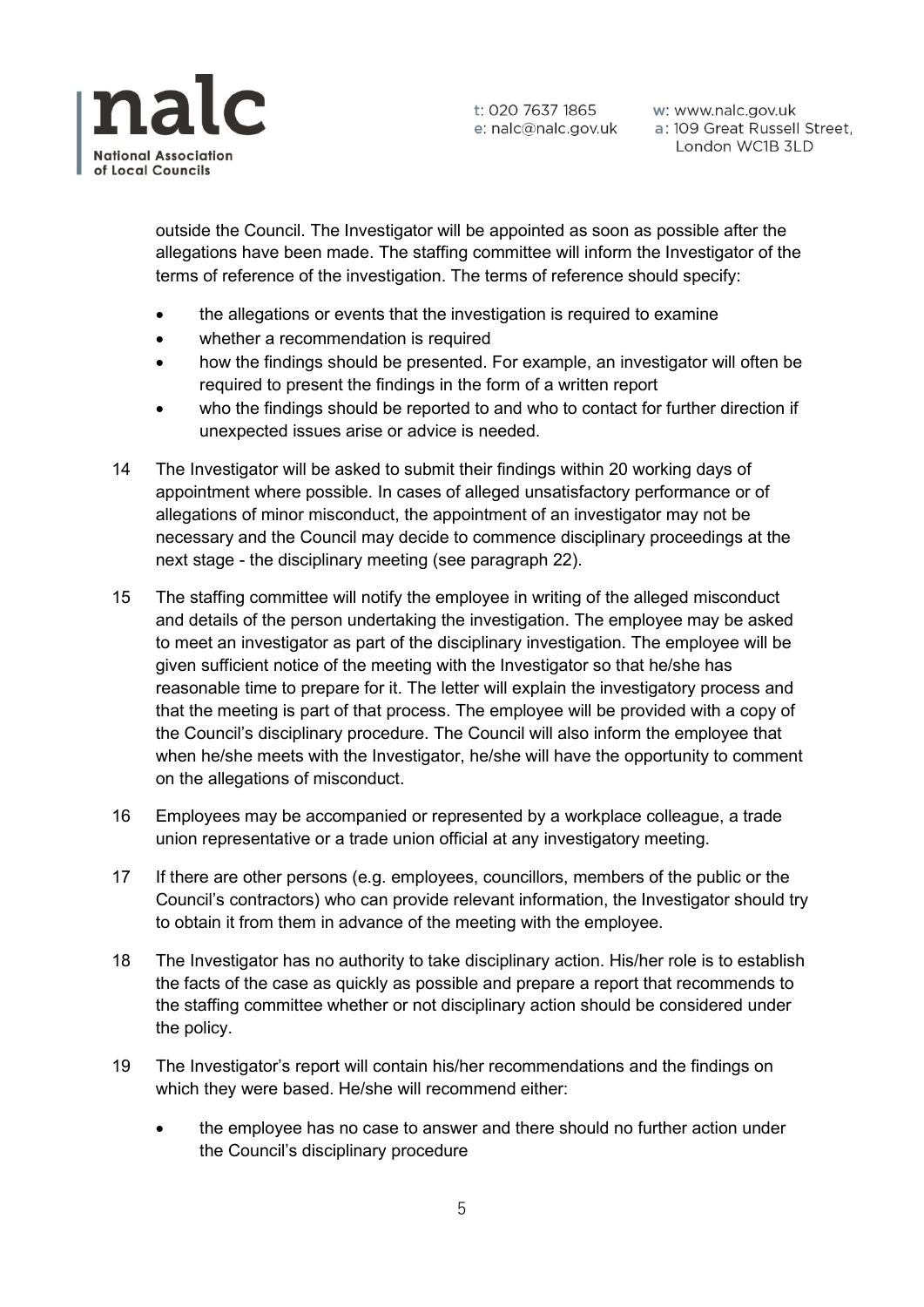

w: www.nalc.gov.uk London WC1B 3LD

- the matter is not serious enough to justify further use of the disciplinary procedure and can be dealt with informally or
- the employee has a case to answer and a formal hearing should be convened under the Council's disciplinary procedure.
- 20 The Investigator will submit the report to the staffing committee which will decide whether further action will be taken.
- 21 If the Council decides that it will not take disciplinary action, it may consider whether mediation would be appropriate in the circumstances.

## **The disciplinary meeting**

- 22 If the staffing committee decides that there is a case to answer, it will appoint a staffing sub-committee of three councillors, to formally hear the allegations. The staffing subcommittee will appoint a Chairman from one of its members. The Investigator shall not sit on the sub-committee.
- 23 No councillor with direct involvement in the matter shall be appointed to the subcommittee. The employee will be invited, in writing, to attend a disciplinary meeting. The sub–committee's letter will confirm the following:
	- the names of its Chairman and other two members
	- details of the alleged misconduct, its possible consequences and the employee's statutory right to be accompanied at the meeting
	- a copy of the information provided to the sub-committee which may include the investigation report, supporting evidence and a copy of the Council's disciplinary procedure
	- the time and place for the meeting. The employee will be given reasonable notice of the hearing so that he /she has sufficient time to prepare for it
	- that witnesses may attend on the employee's and the Council's behalf and that both parties should inform each other of their witnesses' names at least two working days before the meeting
	- that the employee may be accompanied by a companion a workplace colleague, a trade union representative or a trade union official

The purpose of the disciplinary meeting hearing is for the allegations to be put to the employee and then for the employee to give their perspective. It will be conducted as follows:

- the Chairman will introduce the members of the sub-committee to the employee and explain the arrangements for the hearing
- the Chairman will set out the allegations and invite the Investigator to present the findings of the investigation report (if there has been a previous investigation)
- the Chairman will invite the employee to present their account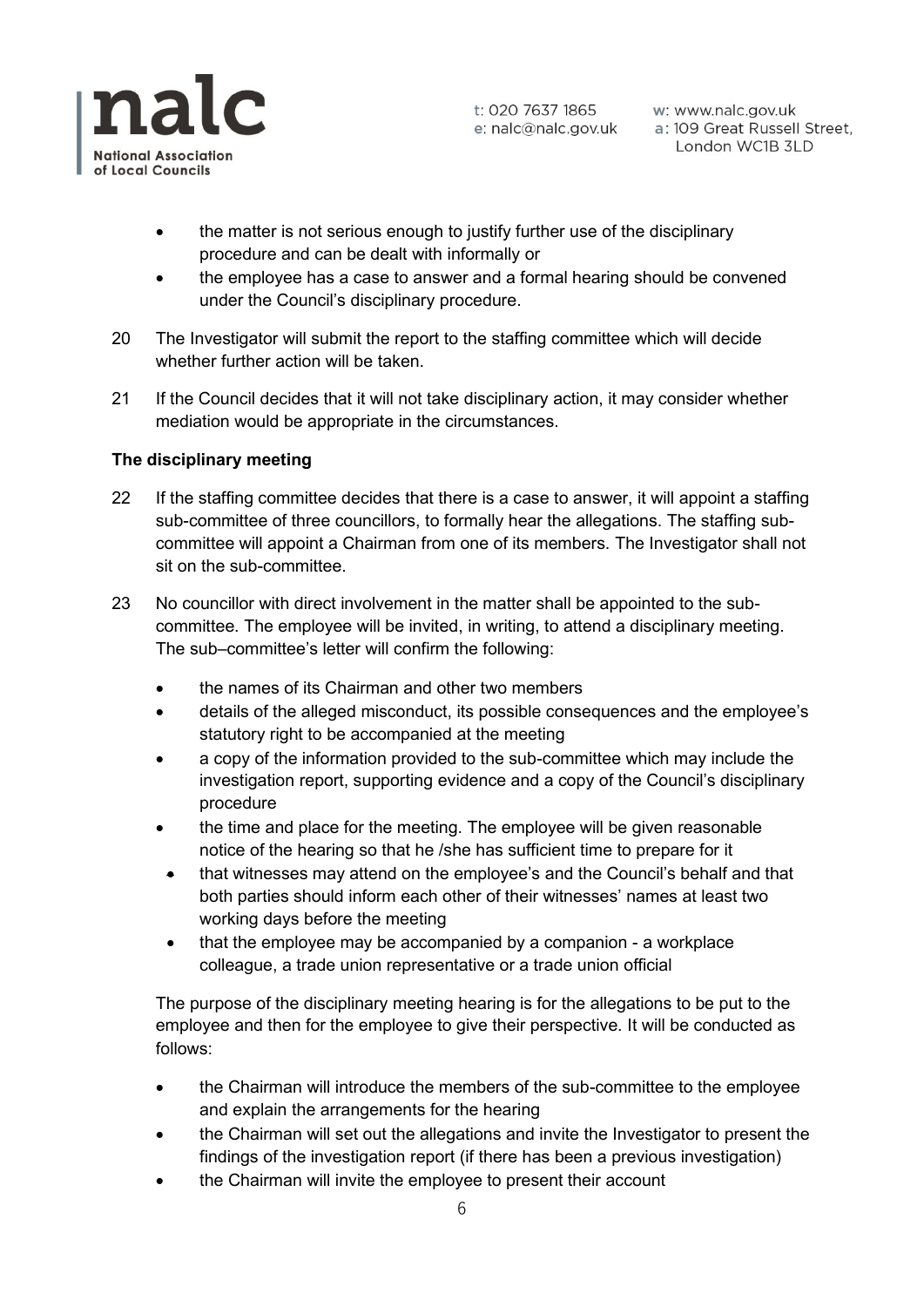

w: www.nalc.gov.uk a: 109 Great Russell Street, London WC1B 3LD

- the employee (or the companion) will set out his/her case and present evidence (including any witnesses and/or witness statements)
- any member of the sub-committee and the employee (or the companion) may question the Investigator and any witness
- the employee (or companion) will have the opportunity to sum up
- 24 The Chairman will provide the employee with the sub-committee's decision with reasons, in writing, within five working days of the meeting. The Chairman will also notify the employee of the right to appeal the decision.
- 25 The disciplinary meeting may be adjourned to allow matters that were raised during the meeting to be further investigated by the sub-committee.

## **Disciplinary action**

26 If the sub-committee decides that there should be disciplinary action, it may be any of the following:

First written warning

If the employee's conduct has fallen beneath acceptable standards, a first written warning will be issued. A first written warning will set out:

- the reason for the written warning, the improvement required (if appropriate) and the time period for improvement
- that further misconduct/failure to improve will result in more serious disciplinary action
- the employee's right of appeal
- that a note confirming the written warning will be placed on the employee's personnel file, that a copy will be provided to the employee and that the warning will remain in force for a specified period of time (e.g. 12 months).

## **Final written warning**

If the offence is sufficiently serious, or if there is further misconduct or a failure to improve sufficiently during the currency of a prior warning, the employee will be given a final written warning. A final written warning will set out:

- the reason for the final written warning, the improvement required (if appropriate) and the time period for improvement
- that further misconduct/failure to improve will result in more serious disciplinary action up to and including dismissal
- the employee's right of appeal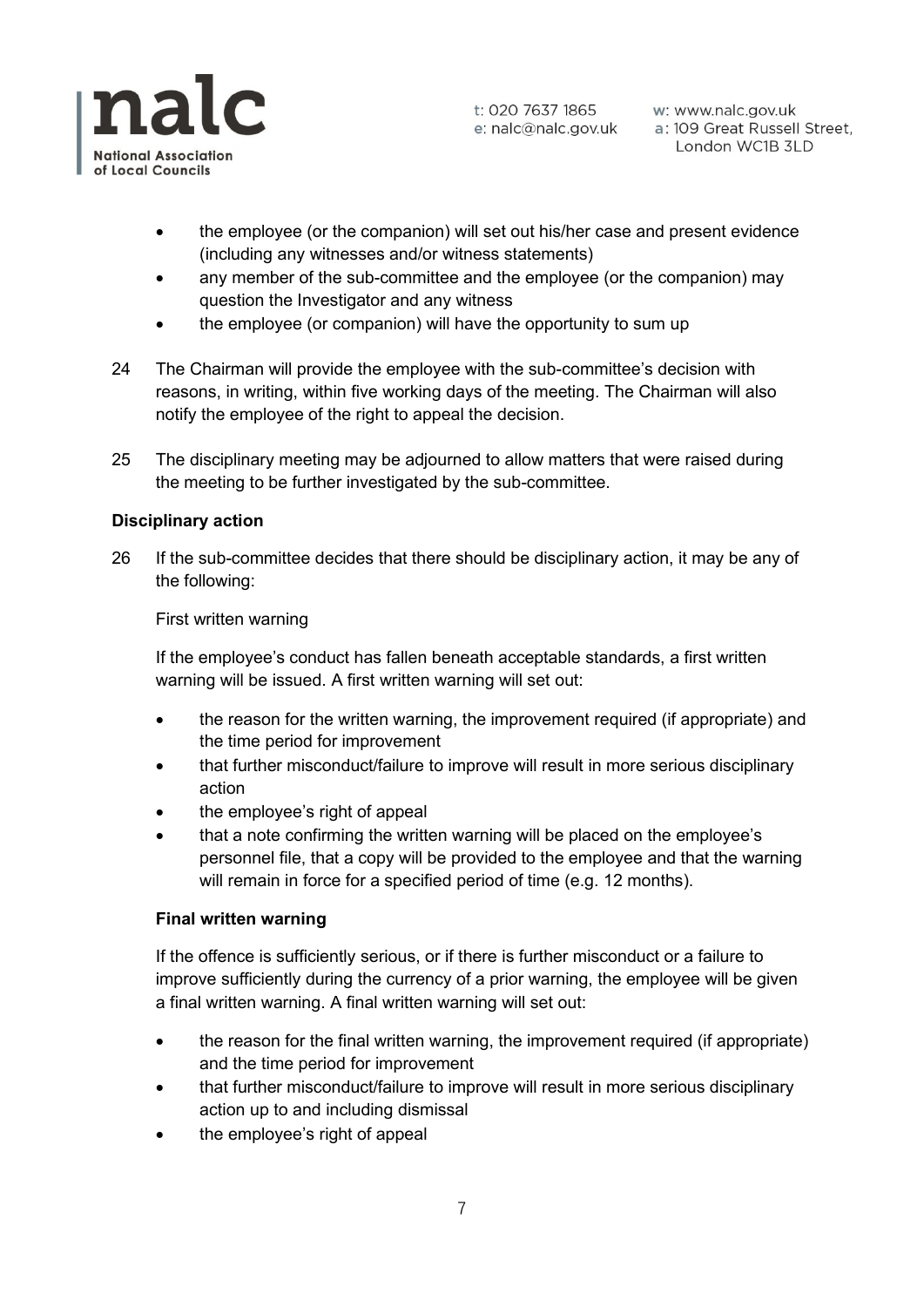

w: www.nalc.gov.uk a: 109 Great Russell Street, London WC1B 3LD

• that a note confirming the final written warning will be placed on the employee's personnel file, that a copy will be provided to the employee and that the warning will remain in force for a specified period of time (e.g. 12 months).

#### **Dismissal**

The Council may dismiss:

- for gross misconduct
- if there is no improvement within the specified time period, in the conduct which has been the subject of a final written warning
- if another instance of misconduct has occurred and a final written warning has already been issued and remains in force.
- 27 The Council will consider very carefully a decision to dismiss. If an employee is dismissed, he/she will receive a written statement of the reasons for his/her dismissal, the date on which the employment will end and details of his/her right of appeal. If the sub-committee decides to take no disciplinary action, no record of the matter will be retained on the employee's personnel file. Action taken as a result of the disciplinary meeting will remain in force unless it is modified as a result of an appeal.

#### **The appeal**

- 28 An employee who is the subject of disciplinary action will be notified of the right of appeal. His/her written notice of appeal must be received by the Council within five working days of the employee receiving written notice of the disciplinary action and must specify the grounds for appeal.
- 29 The grounds for appeal include;
	- a failure by the Council to follow its disciplinary policy
	- the sub-committee's disciplinary decision was not supported by the evidence
	- the disciplinary action was too severe in the circumstances of the case
	- new evidence has come to light since the disciplinary meeting.
- 30 Where possible, the appeal will be heard by a panel of three members of the staffing committee who have not previously been involved in the case. This includes the Investigator. There may be insufficient members of the staffing committee who have not previously been involved. If so, the appeal panel will be a committee of three members of the Council who may include members of the staff committee. The appeal panel will appoint a Chairman from one of its members.
- 31 The employee will be notified, in writing, within 10 working days of receipt of the notice of appeal of the time, date and place of the appeal meeting. The employee will be advised that he/she may be accompanied by a companion - a workplace colleague, a trade union representative or a trade union official.

 $\overline{a}$